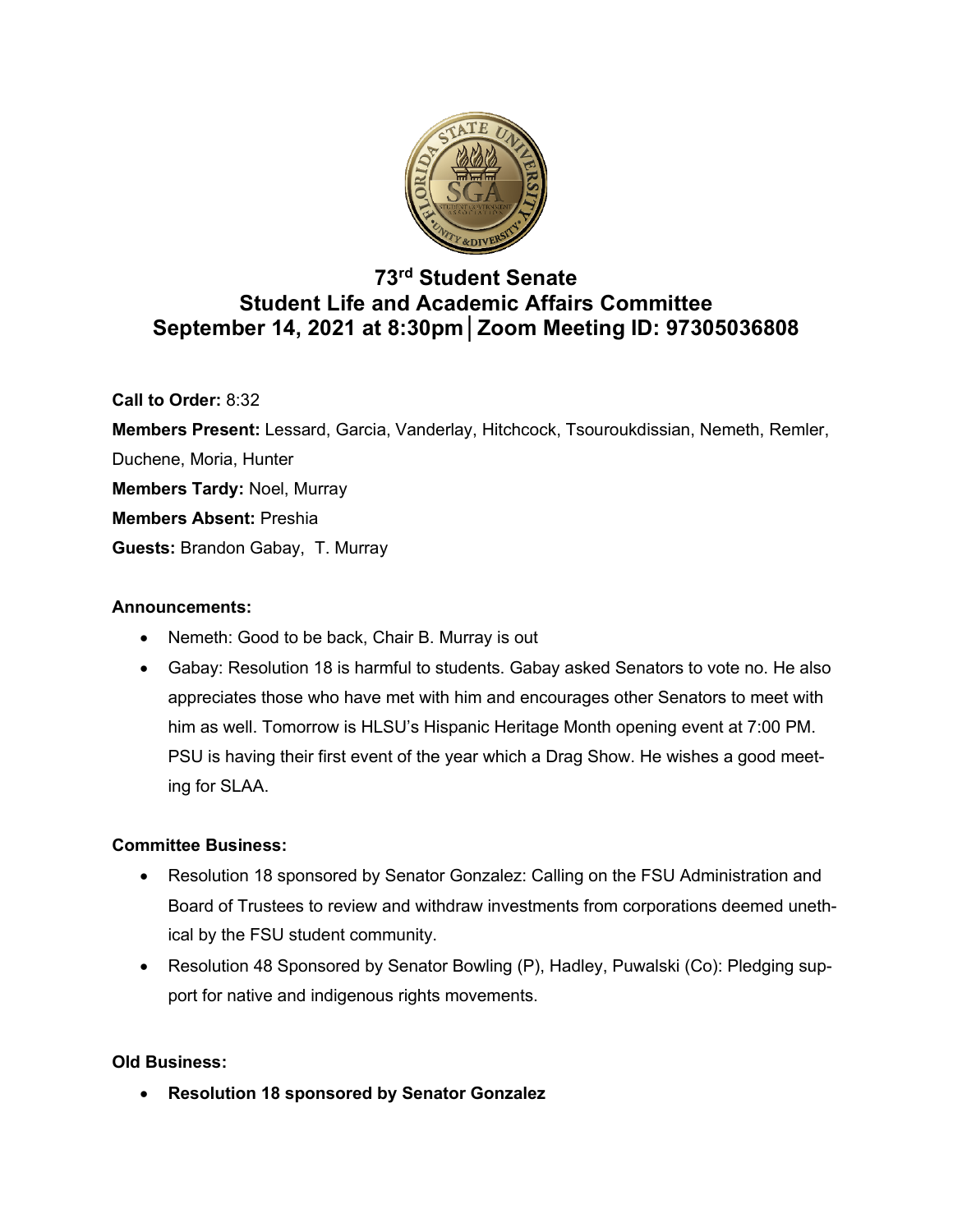# ▪ **RESOLUTION 18 IS TABLED**

### **New Business:**

- **Resolution 48 sponsored by Senator Bowling (P), Hadley, Puwalski (Co):**
	- Opening Statement:
		- Thanks the committee for showing up. This resolution deals with Candadian Primary Schools were a home for human rights violations for Native Peoples. Senator Bowling also says that Senators should pledge support for Native American communities and calling out the governments of the US and Canada for their inaction.
	- Technical Non-Debatable Questions:
		- **J. Hitchcock moves to enter round-table discussion; Tsouroukdissian seconds**
	- Round-Table Discussion:
		- DuChene POInquiry to Sponsor Bowling asking if the word "revealing" was too insensitive. Tsouroukdissian agrees.
		- Lessard recommends the phrase "illuminated" to show that native peoples have always been mistreated.
		- **Duchene moves to amend to include "the severity of" after "revealing"**
		- **DuChene moves to amend to include information about the extended treatment of First Nations and their peoples, Noel Seconds.**
		- DuChene POInquiry to Sponsor about the fifth clause. Bowling explains it is necessary because the removal occurred the same year as Florida State's founding
		- **Tsouroukdissian moves to call to question; J. Hitchcock seconds**
	- Closing Statement:
		- The sponsors have worked hard for the resolution and they appreciate the committee for working so diligently on the piece of legislation.
	- Vote:
		- Yes: 10 [Lessard, Garcia, Vanderlay, Hitchcock, Tsouroukdissian, Noel Remler, Duchene, Moria, Hunter]
		- No: 0
		- Abstain: 0